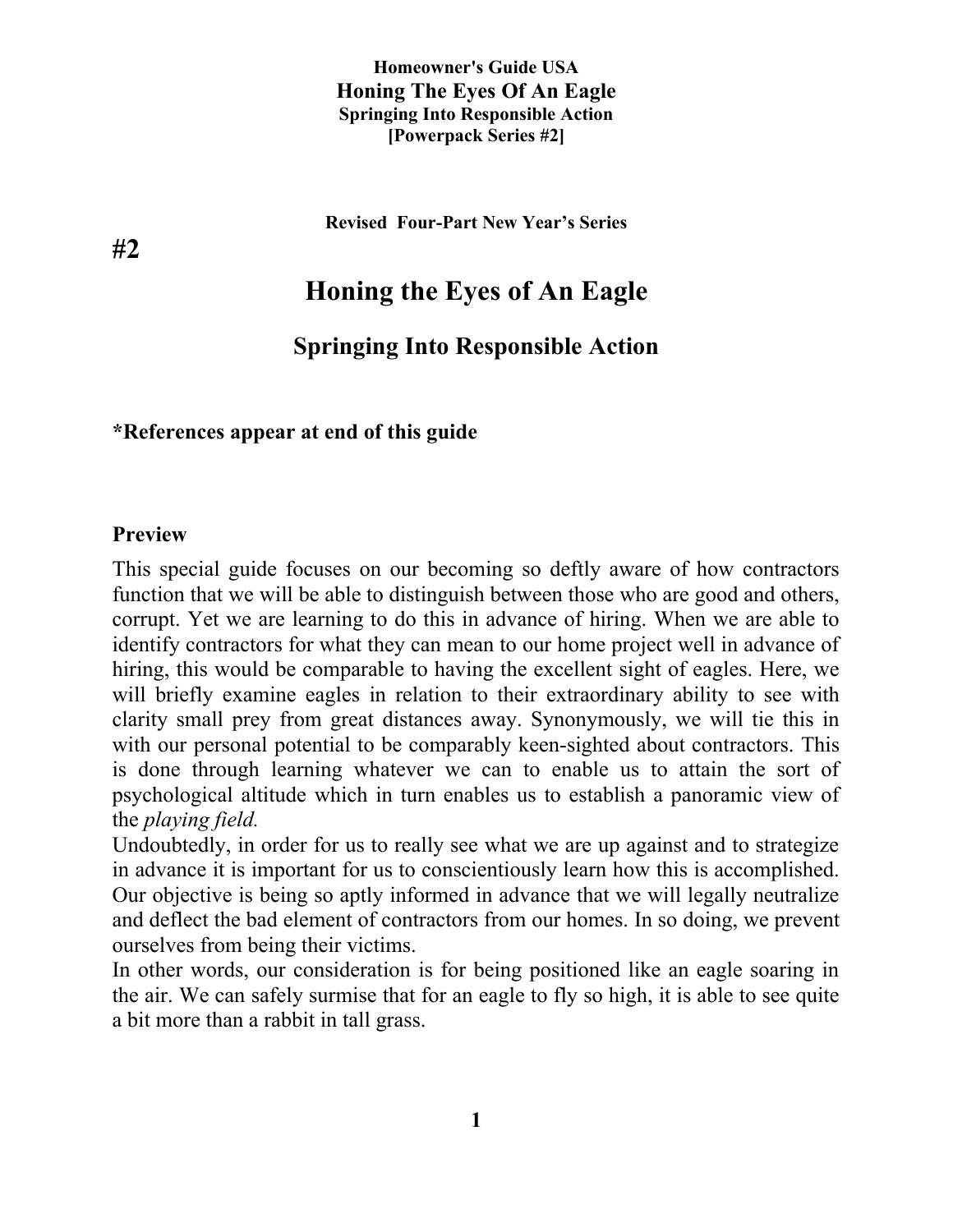### **The Eagle**

Hypothetically, the rabbit is hopping along the surface through lots of high grass seeing only as far as its surroundings. Evidently, that is not very much. But the eagle, so far away, sees the rabbit. The eagle knows where they rabbit is. The eagle knows quite a bit more about that rabbit than the rabbit knows about the eagle.

It is said that an eagle can spot a rabbit from 2 miles away. Of course, this means if an eagle can spot a rabbit 2 miles away, it can identify larger game (a dog, for instance) from an even farther distance. This could be done whether perched on a tree top or soaring through the air. What is significant is that because the eagle has this ability to actually see *a head into the future* (since there is a transition from where the eagle is and where it will be), it knows what is ahead while its prey is completely oblivious.

Like the eagle, when we are shored up with more of the right information about *seeing* dishonest contractors *long before they see* us, this is symbolic to our having that sort of visual advantage.

### **How Corrupt Contractors "Cloak" Themselves**

Unfortunately, in most cases of contractor improprieties, one of the leading reasons is that residents were unable to *see* their approach. They were incapable of identifying them for whom and what they were (friend or predator). This is even so as these contractors are standing in their presence.

Much to our embarrassment, when we willfully neglect learning more about identifying wayward contractors ahead of time, we are usually not able to sense this threat even if the distance is *only a couple feet* away.

Often, previous to a number of us being maltreated by bad contractors, we allowed ourselves to be deluded into seeing them as *honest, reliable, efficient*, and *reputable.* To our misfortune, we learned that they were instead *dishonest, unreliable, inefficient, and despicable.* It follows that since we initially were unable to detect these unfavorable attributes of dishonest contractors, it is fair to consider this as a form *invisibility.* These elusive contractors are expert at hiding the truth about themselves. They do this so well that we are kept from seeing them for whom and what they actually are.

How they speak, move, or dress factors into this deception. There are other very subliminal things they use to keep us from *seeing* them.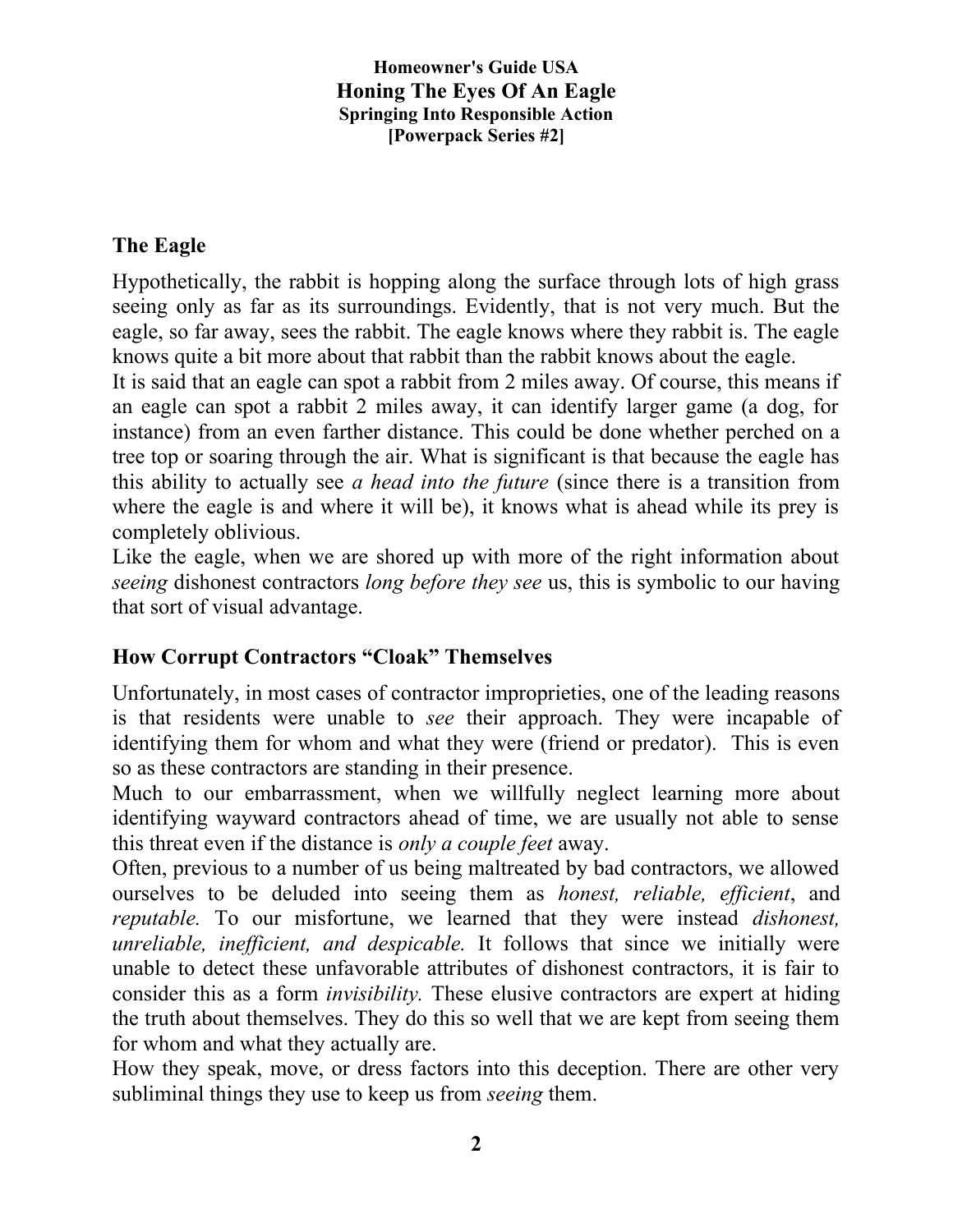Among these are the *children they have*, *number of years in business, married for a while*, *shared political or religious beliefs,* etc. These are used to *cloak* their true intents. There is an entire list of diverse ways we allow ourselves to be swayed. Usually these are primarily based on *social, gender, military,* and *political factors*. None of these have anything to do with contractors' *credibility, efficiency,* and *honesty* towards delivering our projects. However, these latter-most qualities are what we expect in contractors towards enrichment of the comforts and conveniences of our home.

## **The Common Denominator**

In nearly each reported case of home improvement fraud, the common denominator is that we were so distracted by things which were not relative to the competence and trustworthiness of contractors that we decided to forego conducting a *proper service validation* on them. That is the same as doing *a thorough background check* (browse "Service Booklet - HGRBS").

\**It is normally what we neglected to find out about contractors which makes us easy prey. We must emphasize the fact that the overwhelming reason for our lack of awareness is an unwillingness to "trouble ourselves" with doing ALL necessary research.* 

### **Eyes Of An Eagle**

How much do we really see ahead? Can we distinguish a good contractor from a malicious one by the religious faith he shares with us? Or can we know with any certainty that a woman who happens to be a contractor is any better than her male counter-part on feminine virtue alone? Would we hire her just because she is a *woman? Black? White? Hispanic? Muslim? Jew? Christian?*

Those are controversial questions but so are contractors who use gender, race, religious faith, etc. as key reasons we are better off hiring them*.* On these alone, we are not able to see them very well. We may want to increase our intellectual "altitude" for a more accurate view!

*\*Corrupt contractors exist among a cross section of people.*